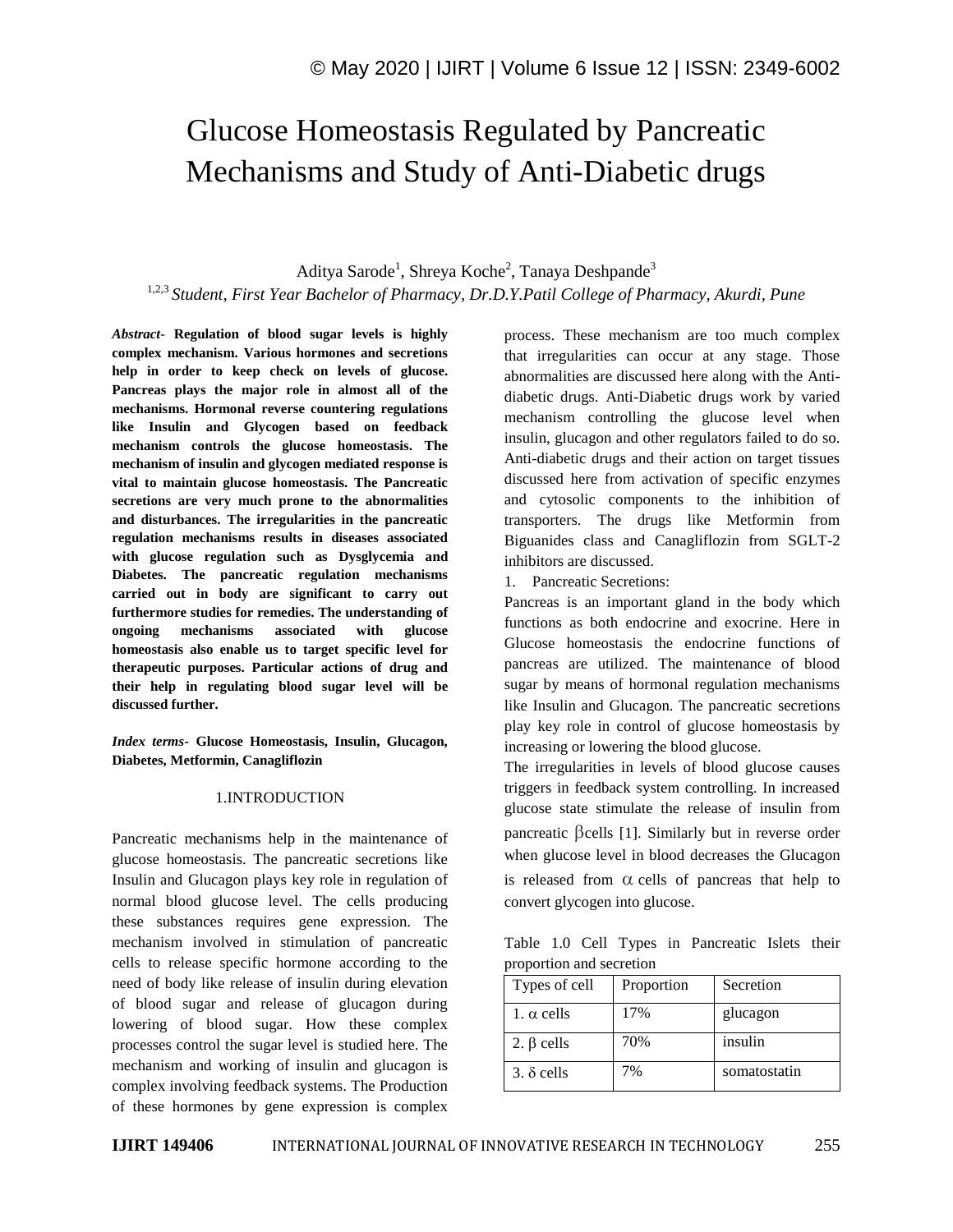

### 2. INSULIN

## 2.1 Insulin Production:

Insulin is synthesised in the  $\beta$  cells of pancreatic islets of Langerhans.  $\beta$ cells constitute 70 percent of total pancreatic islet cells [3]. Insulin is a hormone which is responsible for entry of glucose in the cells. The clusters of cells present in the pancreas produces different hormones based on the levels of blood sugar in body [4]. This blood sugar level is under check of feedback mechanism which enables the cells of pancreatic islets to inhibit or to stimulate secretion of particular hormones.

Insulin is 51-residue anabolic protein containing two chains bonded by disulphide bonds. It is produced from precursor called as proinsulin [5]. The gene produced mRNA is translated in single chain precursor called as preproinsulin. The terminal peptides are removed during insertion into endoplasmic reticulum to give proinsulin [6]. This proinsulin undergoes action by endopeptidases and generates insulin and free C peptide which are packed in secretory granules. When the  $\beta$ cells are stimulated, the insulin is secreted by exocytosis and get diffused into pancreatic islets. Only insulin is taken up C peptide has no significant activity [6]



Fig 2.1 Stepwise production of insulin from INS gene

#### 2.2 Release of Insulin:

Blood sugar levels are under constant check by negative feedback system. The stimulus for secretion of insulin is elevated blood sugar levels. During 24 hours of the day the levels of blood glucose fluctuates [7]. The receptors are present in the  $\beta$ cells of pancreas detect this change and act accordingly to decrease the glucose level if it is elevated and vice versa. Pancreatic cells contain secretory granules containing Insulin and Free C peptides. The GLUT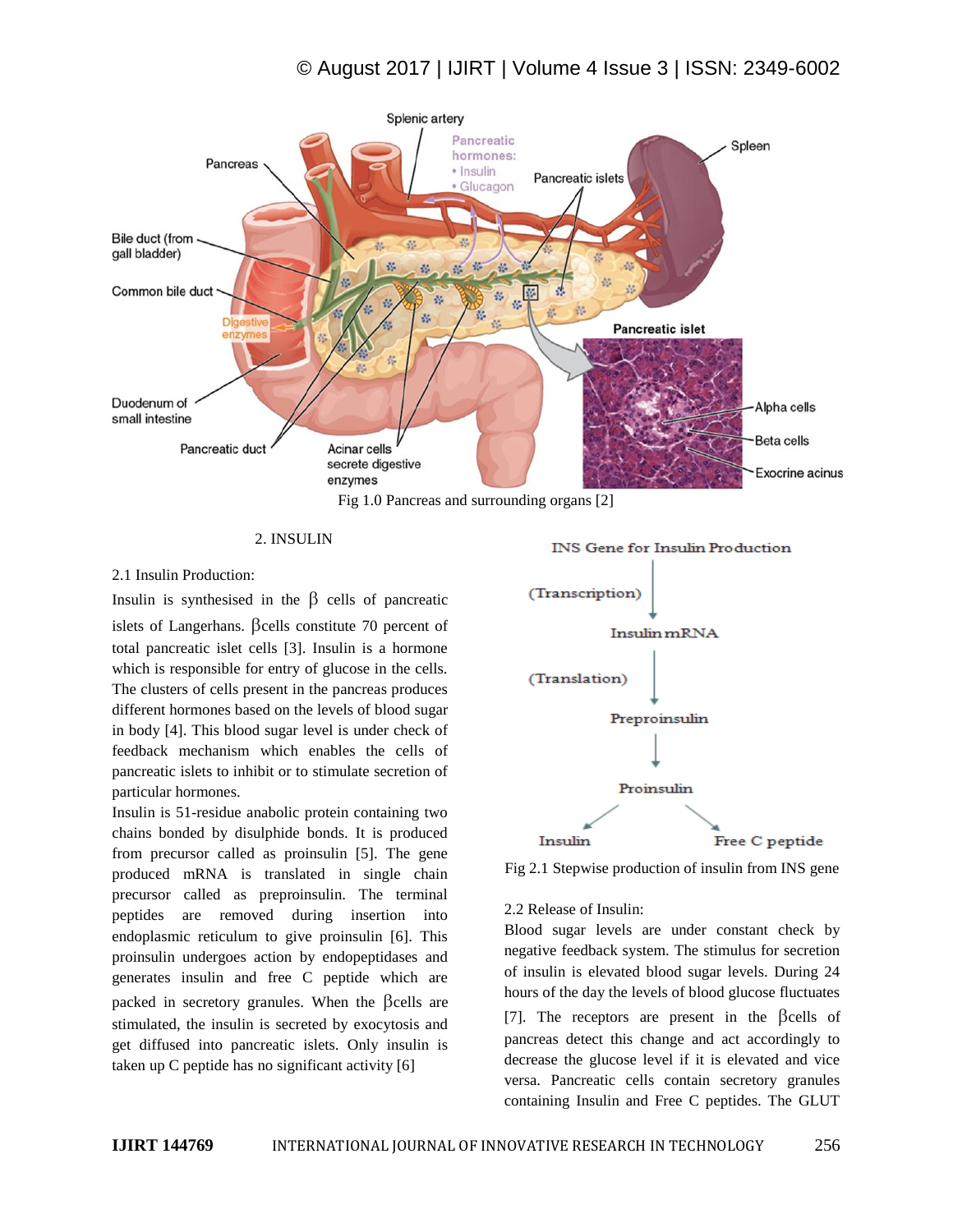transporter present on the surface of pancreatic cells allows intake of glucose into cells. This glucose undergoes pathway of glycolysis and TCA cycle producing large amount of ATP. These ATP molecules close the ATP sensitive Potassium Channels. This process creates membrane depolarisation resulting into opening of Voltage gated Calcium Channels [8]. Calcium (Ca+) ions influx occurs and at the same time Insulin Vesicles previously produced by INS gene are released into Blood vessels ultimately carrying it to portal vein.



Fig 2.2 Glucose triggering secretion of Insulin in pancreatic cell shown in above diagram. Source: [8]

## 2.3 Insulin Mediated Glucose Regulation:

The process of reduction of blood glucose involves diffusion of excess sugar in blood into cells. This is achieved by an increased translocation of insulin dependent glucose carriers called as GLUT [9]. The GLUT-4 is found in skeletal muscles and varied cells of body like hepatocytes and adipocytes. The movement of glucose is bidirectional but in presence of insulin metabolically active insulin sensitive tissues glucose is transported from exterior to the interior of the cell [10].

Table 2 Glucose Transporters and their Target locations

| Glucose Transporter   | Target                |  |
|-----------------------|-----------------------|--|
| 1. GLUT-1             | <b>RBCs</b> and Brain |  |
| (Insulin Independent) |                       |  |
| 2. $GLIIT-2$          | Kidney, Liver<br>and  |  |
| (Insulin Independent) | Intestine.            |  |
| $3.$ GLUT-3           | Neurons and Small     |  |

| (Insulin Independent) | Intestine             |  |  |
|-----------------------|-----------------------|--|--|
| 4. GLUT-4             | Muscles, Heart<br>and |  |  |
| (Insulin Dependent)   | Adipose Tissue        |  |  |

Insulin receptor (IR) is present on the cell surface is Tyrosine Kinase. Insulin Regulator Substrate is phosphorylated and binding sites opens up [11]. After that the glucose can go to different metabolic pathways in the cell like MAP Kinase signalling pathway where it is utilised for cell growth and proliferation. If glucose enters into PI3K pathway it will lead to formation of products like lipids, proteins and glycogen.



Fig 2.3 Insulin Regulated Glucose Intake and its further processing.

## 3.GLUCAGON

## 3.1 Production of Glucagon:

Glucagon is secreted by the  $\alpha$ -cells of the islets of Langerhans of the pancreas which opposes the action of insulin [12]. The free running production of it is suppressed by a peptide hormone co secreted with insulin, amylin. As soon as the glucose level in plasma recedes, the successive reduction in the secretion of amylin alleviates its suppression of the  $\alpha$ cells which further allows the secretion of glucagon [13]

Glucagon is a 29-amino acid peptide hormone which is produced from the proglucagon, a precursor, and can be converted into many other related peptide hormones. The further processing of proglucagon is carried out by the enzymes prohormone convertase 1/3 (PC1/3) and prohormone convertase 2 (PC2), respectively. In the pancreas, PC2 converts proglucagon to glucagon, glicentin-related pancreatic polypeptide (GRPP), intervening peptide 1 (IP1), and major proglucagon fragment (MPGF) whereas conversion of proglucagon in the intestine and the brain is carried out by PC1 which leads to the formation of glucagon-like peptide 1 (GLP-1) and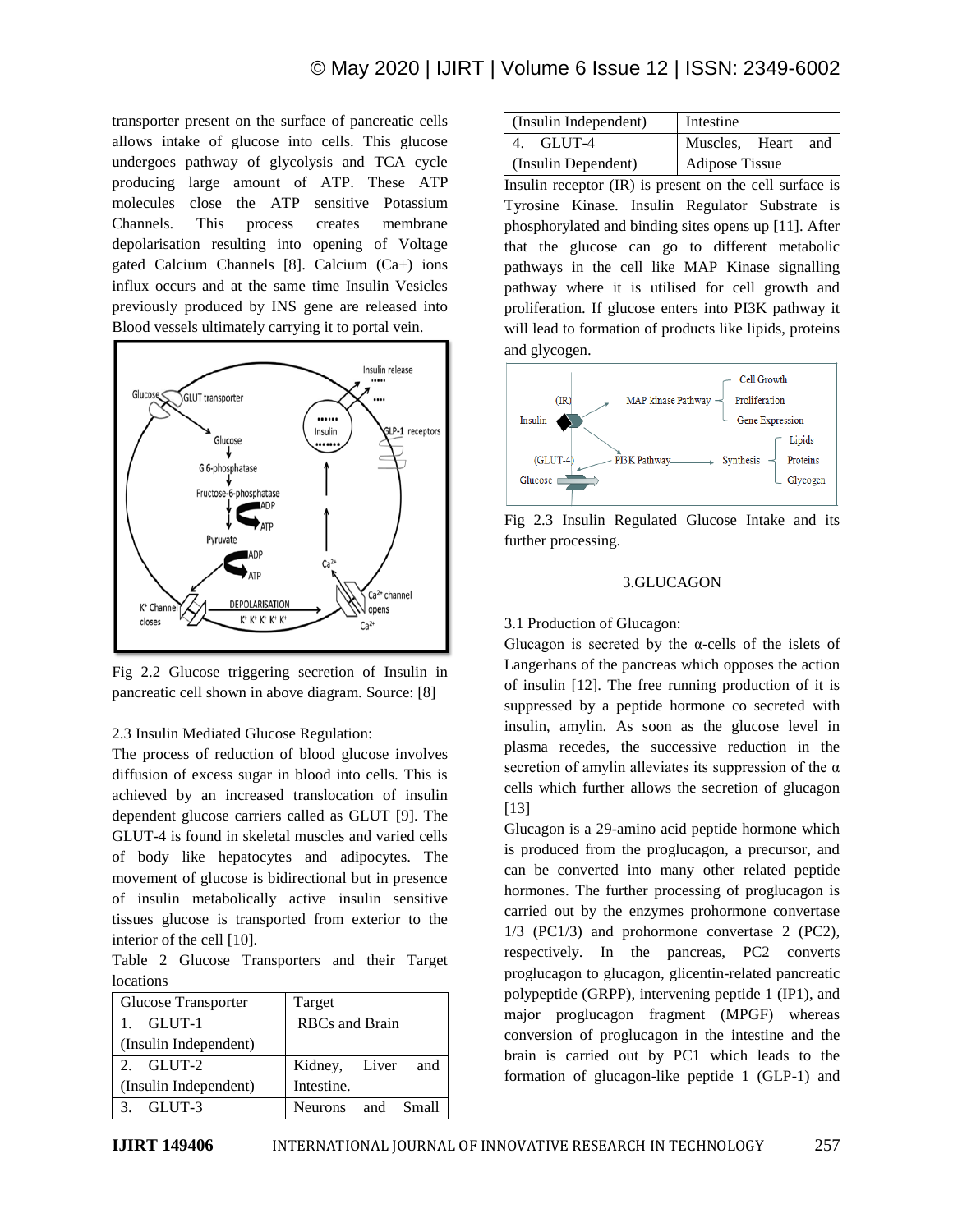glucagon-like peptide 2 (GLP-2) oxyntomodulin, intervening peptide 2 (IP2), and glicentin [14]



Fig 3.1 Production of Glucagon from Proglucagon

#### 3.2 Action of Glucagon:

The Glucagon is released from pancreatic cells when the glucose level drops below the normal range. The glucagon receptor called as (GCGR) a type of GPCR G-Protein Coupled Receptors has major role in regulation of blood glucose levels [15]. Glucagon after binding to receptor leads to chain of processes involving utilization of ATP. The cAMP produced in the process activates the PKA, PKA phosphorylates PPK and inactivates Glycogen Synthase [16]. After this Cascade process breakdown of glycogen starts by action of phosphorylase. In this manner the glucose levels are increased back to normal.



Fig 3.2 Cascade Action of Glucagon [16]



Regulation of normal blood glucose is complex mechanisms evolving multistep processes. The irregularities can occur in production of insulin and glucagon as well as their secretion from pancreatic cells. Abnormalities can occur in the cellular receptors that help insulin and glucagon to regulate glucose.

| Disorder       | Complications                                | Change in Glucose level |
|----------------|----------------------------------------------|-------------------------|
| Glycosuria     | Excretion of glucose through urine           | increases               |
| Hyperglycaemia | body does not produce or use enough insulin. | increases               |
| Hyperinsulmism | Insulin resistance                           | decreases               |
| Hypoglycaemia  | Increased insulin in body                    | Decreases               |

Table 3 Disorders related in glucose irregularities. Diabetes Mellitus:

Diabetes mellitus is an endocrine disease common in aged people. It is characterized by high serum glucose concentration and disturbances of carbohydrate and lipid metabolism [17]. Some of complications like hypoglycemia, diabetic ketoacidosis (DKA), and hyperglycemic hyperosmolar state also occurs to patients. The complications such as coronary and cerebral vascular disease, blindness, chronic kidney disease, complicated infections, and amputations are present in a much higher incidence in diabetics than in no diabetics [18]. Diabetes is frequently ranked as one of the five major chronic diseases that account for a significant proportion of our health care spending [19].

#### TYPE 1

Type 1 diabetes occurs due to the cells that produce insulin (beta cells) are damaged. In type 1 diabetes, the pancreas makes little or no insulin, so sugar cannot get into the body's cells for use as energy [19]. People with type 1 diabetes must use insulin injections to control their blood glucose [20]. Diabetes can occurs at any age but it is the common form of diabetes in people under age 30.

## TYPE 2

The pancreas produces insulin regularly, but sometimes it doesn't produce amount required, or produced insulin doesn't work properly. This type occurs most often in people who are over 40 years old but can occur even in childhood if there are risk factors present [21]. Type 2 diabetes may sometimes be controlled with a combination of diet, weight management and exercise [21].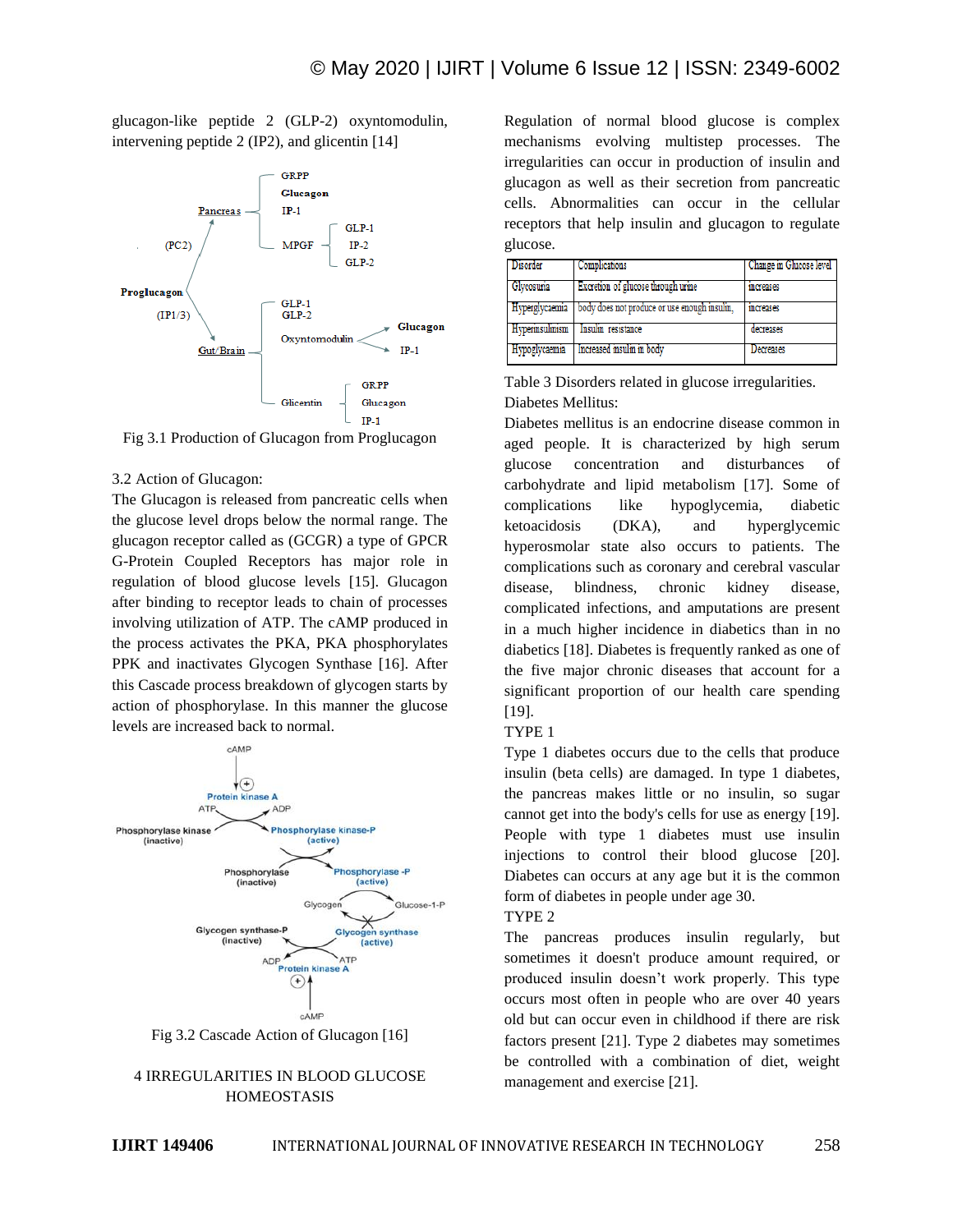## 5 ANTI-DIABETIC DRUGS

Drugs used to treat diabetes mellitus are referred as Anti-Diabetic Drugs. They do so by controlling blood glucose level either bringing it down from elevated condition or to increase it if it lowers. These medications are administered mostly by oral route with some exceptions like insulin which is administered intravenously. Division of Oral Anti-Diabetic drugs is as follows.

|  | Table 4 Classification of Anti-Diabetic Drugs [22] |  |
|--|----------------------------------------------------|--|
|--|----------------------------------------------------|--|

| Class of Drug  | Mechanism of action                  | Example    |
|----------------|--------------------------------------|------------|
| 1. Insulin     | Increasing Glucose uptake            | Intravenou |
|                | in cells                             | s Insulin  |
| 2.Sulphonylur  | insulin<br>Increasing                | Glimepirid |
| eas            | Secretion from $\beta$ cells         | e          |
| 3. Meglitinide | insulin<br>Increasing                | Nateglinid |
| S              | Secretion from $\beta$ cells         | e          |
| 4. Biguanides  | Reducing                             | Metformin  |
|                | Hepatogluconeogenesis                |            |
| 5.GLP-1        | Stimulation<br>$GLP-1$<br>$\sigma$ f | Exenatide, |
| agonists       | Receptor                             | Albiglutid |
|                |                                      | e          |
| $6.$ DPP-4     | Inhibition<br>of<br>$GLP-1$          | Saxaglipti |
| inhibitors     | degradation and elevating            | n          |
|                | Glucose dependent insulin            |            |
|                | secretion                            |            |
| 7.Thiazolidin  | Insulin<br>Reducing                  | Pioglitazo |
| edione         | Resistance by Stimulation            | ne         |
|                | of PPARs                             |            |
| 8.Amylin       | Reducing<br>release<br>of            | Pramlintid |
| analogues      | glucagon                             | e          |

## 5.1 Metformin:

## 5.1.1 General Information

Metformin belongs to class Biguanides in antihyperglycemic agents. It is used in type 2 Diabetes to lower the blood glucose without causing hypoglycemia [23]. It is an Organic drug with simple structure freely soluble in water but insoluble in Acetone, Ether or Chloroform [24].It was first described in 1922 by Emil Werner and James Bell and it's sugar lowering action was studied in rabbits by Slotta and Tschesche in 1929 [24]. Metformin is used in the treatment of type 2 diabetes which can be used alone or with other drug classes like sulfonylureas, thiazolidinedione and various hypoglycemic agents [25]. Metformin is also causes weight loss and it is preferred in patients of overweight conditions with Type 2 Diabetes.

Table 5 General Information of Metformin

| Drug Name:                   | Metformin                   |
|------------------------------|-----------------------------|
| <b>IUPAC</b> Name:           | 3-(diaminomethylidene)-1,1- |
|                              | dimethylguanidine           |
| Chemical formula:            | C4H11N5.                    |
| <b>Biological Half-life:</b> | 6.2 Hours [26]              |



Fig 5.1 Structure of Metformin

## 5.1.2 Action of Metformin:

Metformin works on multiple target sites like Liver, Kidney and Intestine. Metformin when taken orally it acts on cellular receptors called as OCT-1 (exclusively present in liver) and OCT-2 is present in renal tubules where it helps uptake of metformin from circulation [27]. Metformin after entering into the liver it accumulates inside the mitochondria [28]. Metformin causes inhibition of Complex I in mitochondria which results into suppression of ATP production [29]. As result of respiratory chain inhibition suppression of ATP production along with changes in NAD+: NADH ratio decreases gluconeogenesis [30]. Metamorfin decreases the amount of enzyme Phosphoenolpyruvate carboxylase (PEPCK) and Glucose-6-phosphatase [31]. After entering into the hepatic cells, Metformin activates the primary upstream kinase of AMPK called as LKB1. Activation of LKB1 leads to phosphorylation of AMPK. This AMPK when phosphorylated results in cytosolic sequestering of TORC2. This TORC2 makes CREB inefficient to transcribe PGC1a, as a results low PGC1a expression lowers the levels of PEPCK and Glucose-6-phosphate. Finally leading to decrease in hepatogluconeogenesis.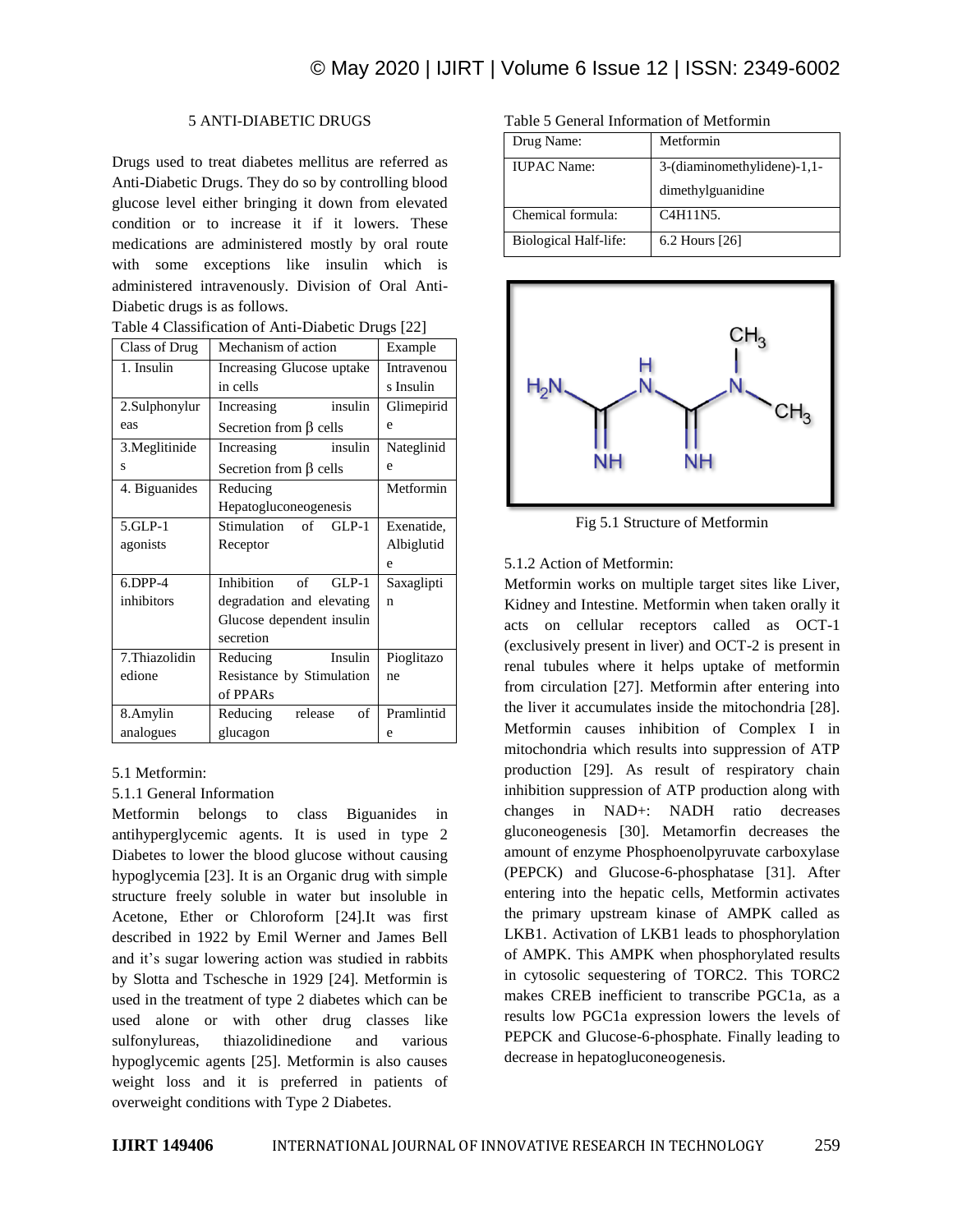## © May 2020 | IJIRT | Volume 6 Issue 12 | ISSN: 2349-6002



5.2 Canagliflozin:

5.2.1 General Information:

Canagliflozin is Sodium-Glucose Co-transporter 2 (SGLT -2) inhibitor which mainly acts on kidney to lower glucose reabsorption. It comes under class of SGLT-2 inhibitor. It is an ant diabetic drug approved to administer for prevention of cardiovascular complications in T2DM [32]. It is an Organofluoric compound containing C-glycosyl compound and thiophene member and used in hemihydrate form [33]. Mitsubishi Tanabe Pharma developed this drug and it is currently marketed by Janssen [34].

| Table 6 General Information of Canagliflozin |  |  |  |  |  |
|----------------------------------------------|--|--|--|--|--|
|----------------------------------------------|--|--|--|--|--|





Canagliflozin is SGLT-2 inhibitor which specifically works to reduce the glucose reabsorption. This results in increased glucose excretion from urine and lowers the glucose levels [37]. Mainly a SGLT-2 inhibitor causes DKA (Diabetic Ketoacidosis). The Normal functioning of SGLT-2 is inhibited and the reabsorption of glucose from proximal tubules of nephron is impacted negatively by this inhibition. In this manner the SGLT-2 inhibitors increases glucose excretion and lowers the blood glucose levels.



#### 6. CONCLUSION

Pancreatic is an important gland for regulation of glucose homeostasis. Its secretions like Insulin and Glucagon plays important role in maintaining blood glucose levels. There are different mechanisms involved in body to regulate blood sugar. These mechanisms are triggered when the glucose levels delflect from regular levels either elevated or lowered. The production of the glucose homeostatis regulating substances mainly takes part in pancreas but they act on different targets. Action of insulin on glucose transpoters and action of glucagon on glycogen production and breakdown regulates the action. There are various abnormalities associated with glucose homeostatsis the major among them is Diabetes. Anti-Diabetic drugs are used as medications to treat the condition. Those drugs are classified based on their action and targets. The drugs like metformin and Canagliflozin works to reduce the blood sugar levels. Their mechanism are complex and different. Where the metformin act on gene express resulting in reduction of hepatogluconeogenosis on the other hand canagliflozin inhibits renal reabsorption of glucose.

#### REFERENCES

5.2.2 Action of Canagliflozin: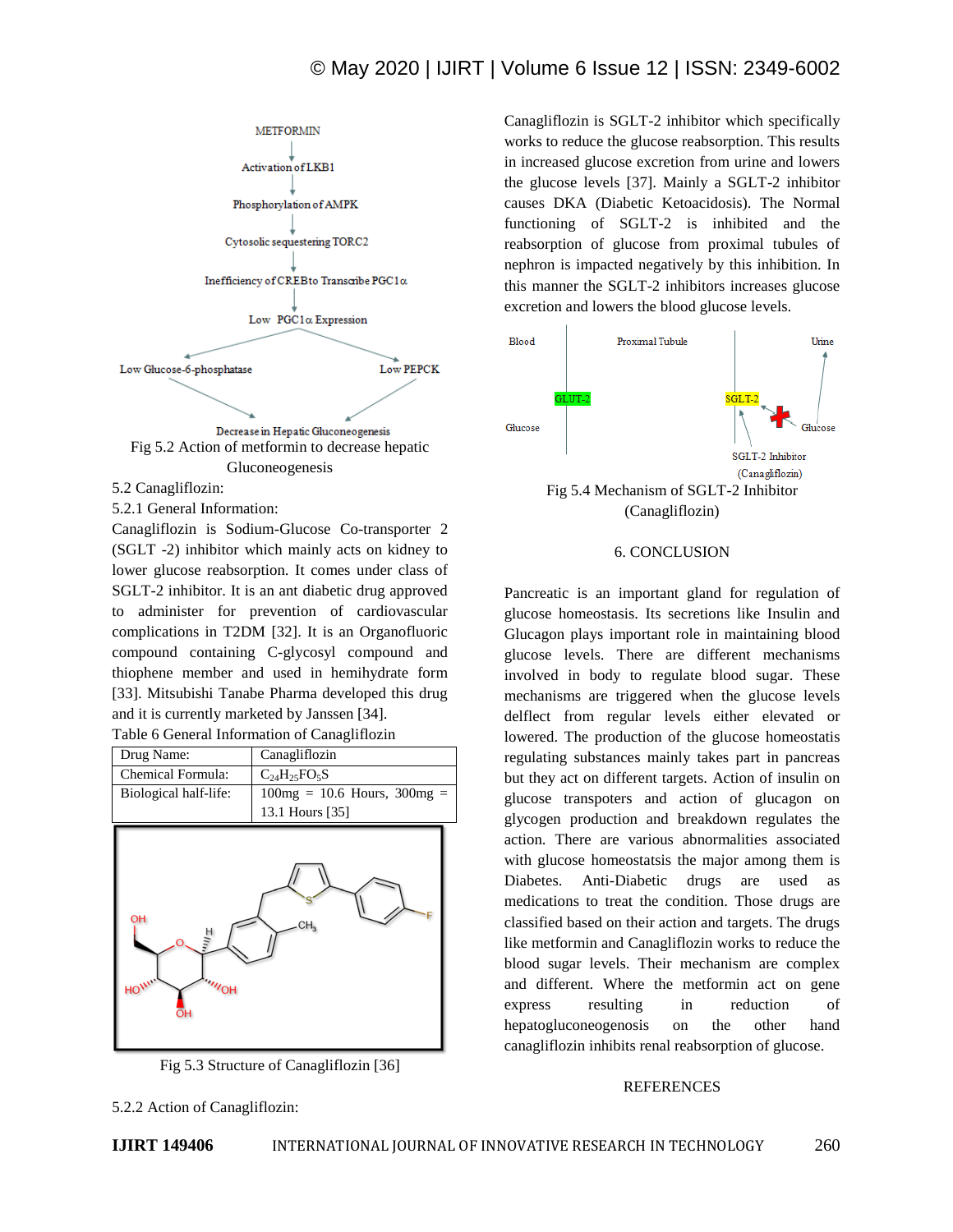- [1] Mann, Elizabeth, Bellin, Melena D. (2016). Secretion of Insulin in Response to Diet and Hormones. Pancreapedia: Exocrine Pancreas Knowledge Base, DOI: 10.3998/panc.2016.3 https://www.pancreapedia.org/reviews/secretionof-insulin-in-response-to-diet-and-hormones
- [2] Frank, A., Deng, Sh. et al. 2004, Transplantation for type I diabetes: comparison of vascularized whole-organ pancreas with isolated pancreatic islets. 240: 631-643.] https://www.olivelab.org/the-pancreasoverview.html
- [3] Tortora's Principles of Anatomy and Physiology, 15th Edition, Global Edition Gerard J. Tortora, Bryan H. Derrickson, May 2017, Wiley Publication.
- [4] A review of Insulin, Medically reviewed by Maria S. Prelipcean, MD on November 21, 2018 Written by Adam Felman https://www. medicalnewstoday. com/articles/323760
- [5] Insulin Biosynthesis, Secretion, Structure, and Structure-Activity Relationships Michael Weiss, Donald F Steiner, M.D., and Louis H Philipson, M.D., Ph.D. https://www.ncbi.nlm.nih.gov/books/NBK27902 9/
- [6] Vivo Pathophysiology, Insulin synthesis and secretion http://www.vivo.colostate.edu/hbooks/pathphys/ endocrine/pancreas/insulin.html
- [7] Pat James, PhD and Roger McFadden, 20 April 2004Understanding the processes behind the regulation of blood glucose. https:// www.nursingtimes.net/clinical-archive/nutrition/ understanding-the-processes-behind-theregulation-of-blood-glucose-20-04-2004/
- [8] Girgis, Christian & Gunton, Jenny. (2012). Pancreatic beta-cell failure in the pathogenesis of type 2 diabetes. https://www.researchgate. net/figure/Steps-involved-in-glucose-stimulatedinsulin-secretion-by-the-pancreatic-betacell\_fig1\_269984917
- [9] Dr.U.Satyanarayan and Dr.U.Chakrapani, Biochemistry 4th edition 2013 (With Clinical concepts & case studies)
- [10]Arun S. Rajan, MD, MBA Faculty and Disclosures, Regulation of Glucose Uptake https://www.medscape.org/viewarticle/438374
- [11] Quincyhuang, Insulin receptors. https://edu.glogster.com/glog/insulin-receptor-9032/20uhj1vtgps?=glogpedia-source
- [12]Glucagon. https://www.yourhormones.info /hormones/glucagon/
- [13]Linford Briant, Albert Salehi, Elisa Vergari, Quan Zhang, and Patrik Rorsman. Glucagon secretion from pancreatic α-cells. 2016. Upsala Journal of Medical Sciences. https://www.ncbi.nlm.nih.gov/pmc/articles/PMC 4900066/
- [14]Glucagon Physiology, July 16, 2019. Iben Rix, Christina Nexøe-Larsen, Natasha C Bergmann, Asger Lund, and Filip K Knop. https://www.ncbi.nlm.nih.gov/books/NBK27912 7/
- [15]M. H. Baig, K. Ahmad,2 Q. Hasan,1 M. K. A. Khan,3 N. S. Rao,4 M. A. Kamal,5,6 and I. Choi1, 2015. Interaction of Glucagon G-Protein Coupled Receptor with Known Natural Antidiabetic Compounds: Multiscoring In Silico Approach https://www.hindawi.com/journals/ecam/2015/4

97253/

- [16] Joseph Feher, Quantitative Human Physiology, an Introduction, 2nd Edition, 2017. https://www.sciencedirect.com/science/article/pii /B9780128008836000203 )
- [17] Endocrinology, Diabetes, and Metabolism At: https://www.hopkinsmedicine.org/endocrinology \_diabetes\_metabolism/patient\_care/conditions/di abetes.html
- [18]Louisa Thompson, The Pancreas, 2018 https://teachmeanatomy.info/abdomen/viscera/pa ncreas/.org/health/conditions-and-diseases/thepancreas
- [19] Tortora's Principles of Anatomy and Physiology, 15th Edition, Global Edition Gerard J. Tortora, Bryan H. Derrickson, May 2017, Page no 650, 652, Wiley Publication.
- [20]Types of Diabetes Mellitus. At:https://www.webmd.com/diabetes/guide/type s-of-diabetes-mellitus
- [21]Rita K. Cydulka and Gerald E. Maloney, Jr. Diabetes Mellitus and Disorders of Glucose Homeostasis At:https://clinicalgate.com/diabetes -mellitus-and-disorders-of-glucose-homeostasis/
- [22]Antidiabetic Drugs, at: https://www.amboss. com/us/knowledge/Antidiabetic\_drugs